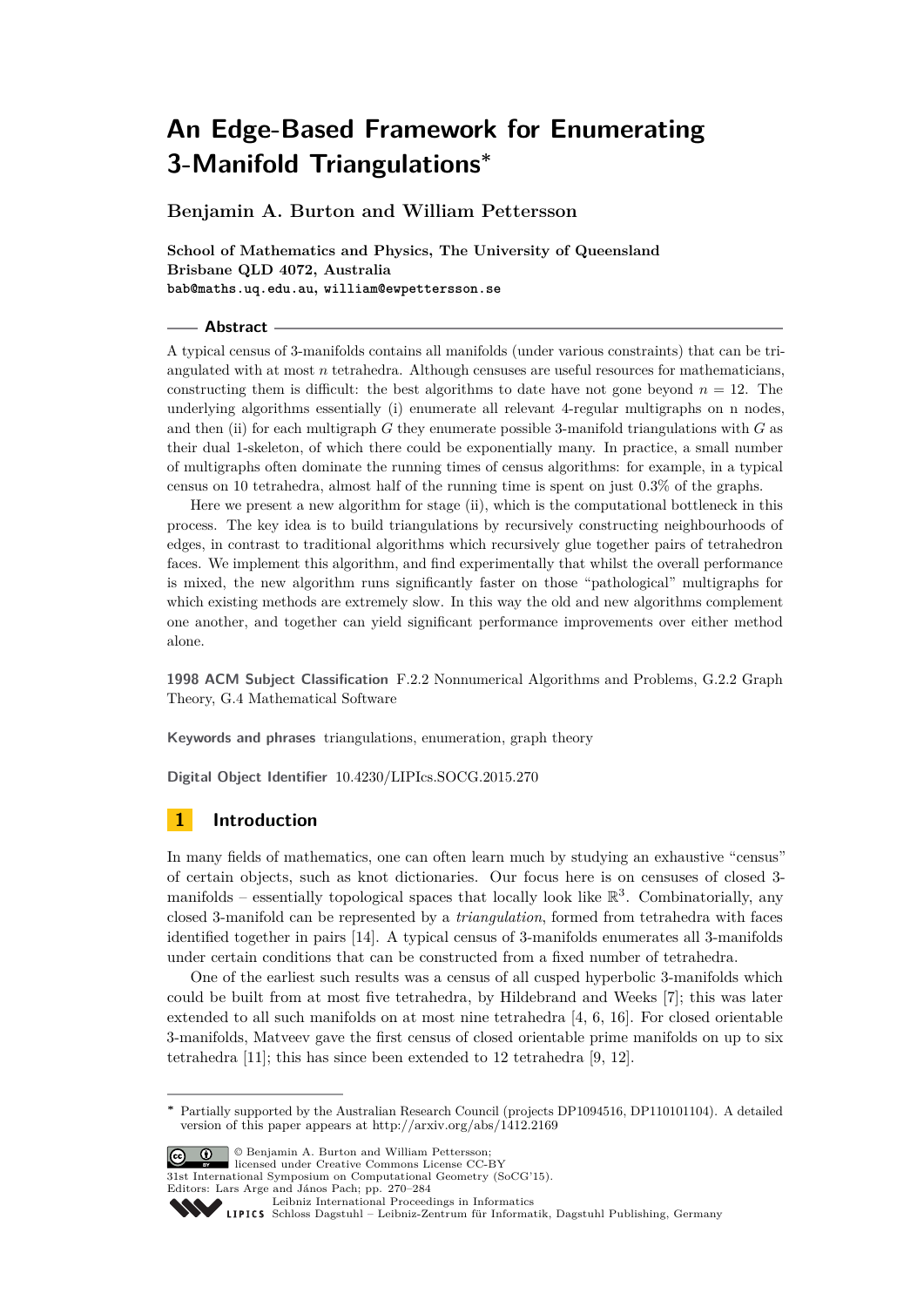Most (if not all) census algorithms in the literature enumerate 3-manifolds on *n* tetrahedra in two main stages. The first stage is to generate a list of all 4-regular multigraphs on *n* nodes. The second stage takes each such graph *G*, and sequentially identifies faces of tetrahedra together to form a triangulation with *G* as its dual 1-skeleton (for a highly tuned implementation of such an algorithm, see [\[5\]](#page-14-9)).

There are  $|S_3| = 6$  possible maps to use for each such identification of faces. Thus for each graph *G*, the algorithm searches through an exponential (in the number of tetrahedra) search tree where each leaf in this tree represents a triangulation but not necessarily a 3-manifold triangulation. Much research has focused on pruning this search tree by identifying and removing subtrees which only contain non-3-manifold triangulations [\[2,](#page-14-10) [3,](#page-14-11) [10,](#page-14-12) [11\]](#page-14-5).

In this paper we describe a different approach to generating a census of 3-manifolds. The first stage remains the same, but in the second stage we build up the neighbourhood of each *edge* in the triangulation recursively, instead of joining together faces one at a time. This is, in a sense, a paradigm shift in census enumeration, and as a result it generates significantly different search trees with very different opportunities for pruning. We implement the new algorithm in a specific setting (potential minimal triangulations), and compare its performance against existing algorithms. We find that this new search framework complements existing algorithms very well, and we predict that a heuristic combination that combines the benefits of this with existing algorithms can significantly speed up census enumeration.

The key idea behind this new search framework is to extend each possible dual 1 skeleton graph to a "fattened face pairing graph", and then to find particular cycle-based decompositions of these new graphs. We also show how various improvements to typical census algorithms (such as those in [\[1\]](#page-14-13)) can be translated into this new setting.

# <span id="page-1-0"></span>**2 Definitions and notation**

In combinatorial topology versus graph theory, the terms "edge" and "vertex" have distinct meanings. Therefore in this paper, the terms *edge* and *vertex* will be used to mean an edge or vertex of a tetrahedron, triangulation or manifold; and the terms *arc* and *node* will be used to mean an edge or vertex in a graph respectively.

A 3-manifold is a topological space that locally looks like either 3-dimensional Euclidean space (i.e.,  $\mathbb{R}^3$ ) or closed 3-dimensional Euclidean half-space (i.e.,  $\mathbb{R}^3_{z\geq 0}$ ). In this paper when we mention 3-manifolds we always mean compact and connected 3-manifolds. When we refer to faces, we are explicitly talking about 2-faces (i.e., facets of a tetrahedron). We represent 3-manifolds combinatorially as triangulations [\[14\]](#page-14-0): a collection of tetrahedra (3-simplices) with some 2-faces pairwise identified.

**► Definition 1.** A *general triangulation* is a collection  $\Delta_1, \Delta_2, \ldots, \Delta_n$  of *n* abstract tetrahedra, along with bijections  $\pi_1, \pi_2, \ldots, \pi_m$  where each  $\pi_i$  is an affine map between two faces of tetrahedra, and where each face of each tetrahedron is in at most one such bijection.

We call these affine bijections *face identifications* or simply *identifications*. Note that unlike simplicial complexes, we do allow identifications between two distinct faces of the same tetrahedron. If the quotient space of such a triangulation is a 3-manifold, we will say that the triangulation represents said 3-manifold.

I **Notation 2.** *Given a tetrahedron with vertices a, b, c and d, we will define face a to be the face opposite vertex a. That is, face a is the face consisting of vertices b, c and d. We will sometimes also refer to this as face bcd. We will write abc*  $\leftrightarrow$  *efg to mean that face abc is*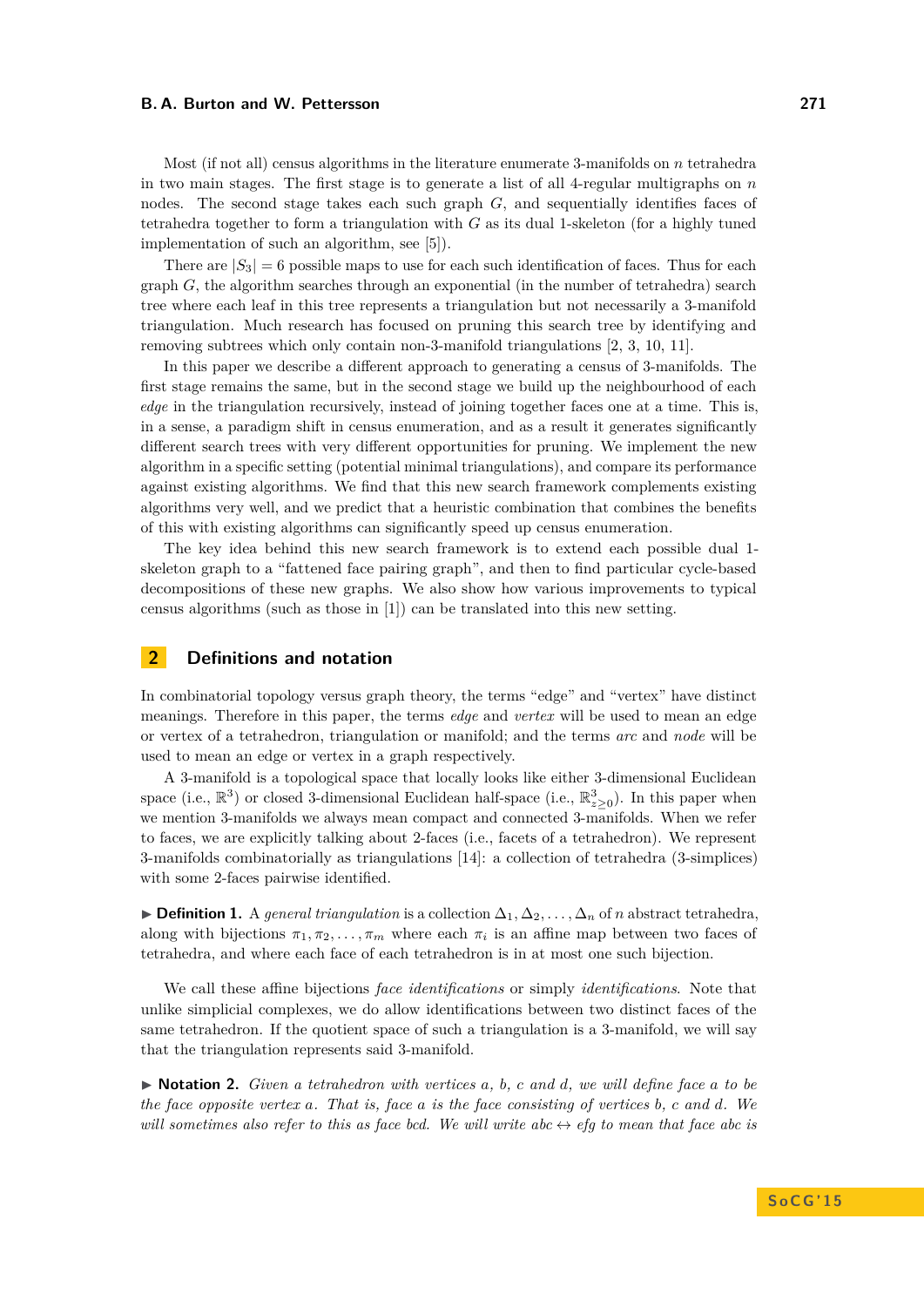*identified with face efg and that in this identification we have vertex a identified with vertex e, vertex b identified with vertex f and vertex c identified with vertex g.*

*We will also use the notation ab to denote the edge joining vertices a and b on some tetrahedron. Note that by this notation, the edge ab on a tetrahedron with vertices labelled a, b, c and d will be the intersection of faces c and d.*

As a result of the identification of various faces, some edges or vertices of various tetrahedra are identified together. The *degree* of an edge of the triangulation, denoted deg(*e*), is defined to be the number of edges of tetrahedra which are identified together to form the edge of the triangulation.

We also need to define the *link* of a vertex before we can discuss triangulations of 3-manifolds.

 $\triangleright$  **Definition 3.** Given a vertex *v* in some triangulation, the link of *v*, denoted *Link*(*v*), is the (2-dimensional) frontier of a small regular neighbourhood of *v*.

We now detail the properties a general triangulation must have to represent a 3-manifold. Recall that we only discuss connected 3-manifolds.

<span id="page-2-0"></span>I **Lemma 4.** *A general triangulation represents a 3-manifold if the following additional conditions hold:*

- *the triangulation is connected;*
- *the link of any vertex in the triangulation is homeomorphic to either a 2-sphere or a disc;*
- *no edge in the triangulation is identified with itself in reverse.*  $\equiv$

We will call such a triangulation a *3-manifold triangulation*. It is straight-forward to show that these conditions are both necessary and sufficient for the underlying topological space to be a 3-manifold (possibly with boundary). However in this paper we only consider 3-manifolds without boundary. That is, every face of a tetrahedron will be identified with some other face in a 3-manifold triangulation.

<span id="page-2-1"></span>I **Lemma 5.** *Given any connected closed triangulation T on n tetrahedra with k vertices where no edge is identified with itself in reverse, the triangulation has*  $n + k$  *edges if and only if the link of each vertex in T is homeomorphic to a 2-sphere.*

The above result is routine to show. We also need to define the *face pairing graph* of a triangulation. The *face pairing graph* of a triangulation, also known as the dual 1-skeleton, is a graphical representation of the face identifications of the triangulation. Each tetrahedron is associated with a node in the face pairing graph, and one arc joins a pair of tetrahedra for each identification of faces between the two tetrahedra. Note that face pairing graph is not necessarily a simple graph. Indeed, it will often contain both loops (when there is an identification of two distinct faces of the same tetrahedron) and parallel arcs (when there are multiple face identifications between two tetrahedra).

Lastly, we need a few properties of manifolds and triangulations.

**► Definition 6.** A 3-manifold M is *irreducible* if every embedded 2-sphere in M bounds a 3-ball in M.

► **Definition 7.** A 3-manifold *M* is *prime* if it cannot be written as a connected sum of two manifolds where neither is a 3-sphere.

**Definition 8.** A 3-manifold is  $\mathbb{P}^2$ -irreducible if it is irreducible and also contains no embedded two-sided projective plane.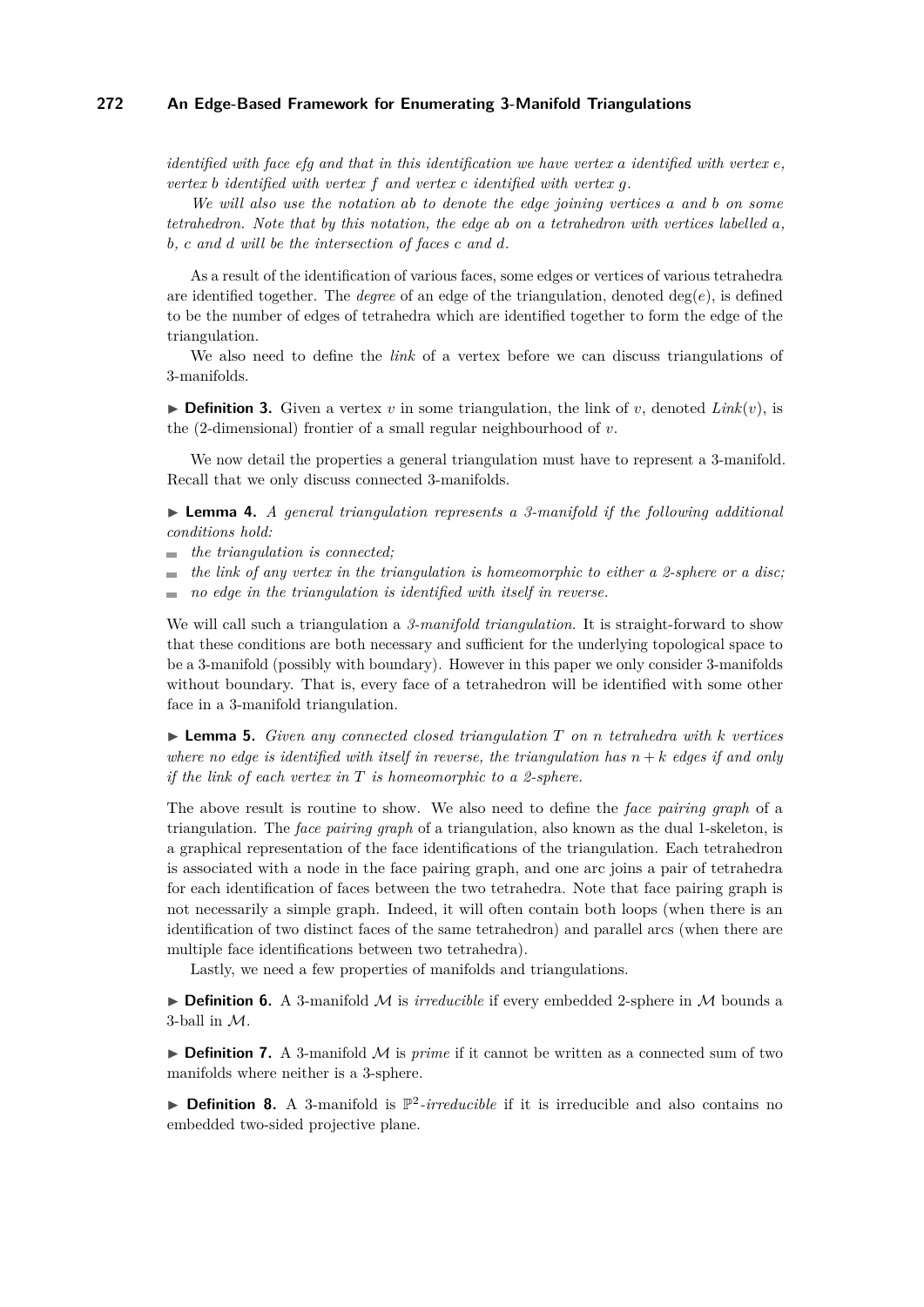<span id="page-3-0"></span>

**Figure 1** The face pairing graph (a) and fattened face pairing graph (b) of a triangulation. Note that the blue arcs are internal arcs, while the black arcs are external arcs.

Prime manifolds are the most fundamental manifolds to work with. We note that prime 3-manifolds are either irreducible, or are one of the orientable direct product  $S^2 \times S^1$  or the non-orientable twisted product  $S^2 \times S^1$ . As these are both well known and have triangulations on two tetrahedra, for any census of minimal triangulations on three or more tetrahedra we can interchange the conditions "prime" and "irreducible". Any non-prime manifold can be constructed from a connected sum of prime manifolds, so enumerating prime manifolds is sufficient for most purposes. A similar (but more complicated) notion holds for  $\mathbb{P}^2$ -irreducible manifolds in the non-orientable setting. As such, minimal prime  $\mathbb{P}^2$ -irreducible triangulations form the basic building blocks in combinatorial topology.

**Definition 9.** A 3-manifold triangulation of a manifold  $M$  is *minimal* if M cannot be triangulated with fewer tetrahedra.

Minimal triangulations are well studied, both for their relevance to computation and for their applications in zero-efficient triangulations [\[8\]](#page-14-14). Martelli and Petronio [\[10\]](#page-14-12) also showed that, with the exceptions  $S^3$ ,  $RP^3$  and  $L_{3,1}$ , the minimal number of tetrahedra required to triangulate a closed, irreducible and  $\mathbb{P}^2$ -irreducible 3-manifold M is equal to the *Matveet complexity* [\[12\]](#page-14-7) of M.

## **3 Manifold decompositions**

In this section we define a fattened face pairing graph, and show how we can represent any general triangulation as a specific decomposition of its fattened face pairing graph. This allows us to enumerate general triangulations by enumerating graph decompositions. We then demonstrate how to restrict this process to only enumerate 3-manifold triangulations.

A *fattened face pairing graph* is an extension of a face pairing graph *F* which we use in a dual representation of the corresponding triangulation. Instead of one node for each tetrahedron, a fattened face pairing graph contains one node for each face of each tetrahedron. Additionally, a face identification in the triangulation is represented by *three* arcs in the fattened face pairing graph; these three arcs loosely correspond to the three pairs of edges which are identified as a consequence of the face identification.

 $\triangleright$  **Definition 10.** Given a face pairing graph  $F$ , a fattened face pairing graph is constructed by first tripling each arc (i.e., for each arc *e* in *F*, add two more arcs parallel to *e*), and then replacing each node  $\nu$  of F with a copy of  $K_4$  such that each node of the  $K_4$  is incident with exactly one set of triple arcs that meet *ν*.

► **Example [1](#page-3-0)1.** Figure 1 shows a face pairing graph and the resulting fattened face pairing graph. The arcs shown in blue are what we call *internal* arcs. Each original node has been replaced with a copy of  $K_4$  and in place of each original arc a set of three parallel arcs have been added.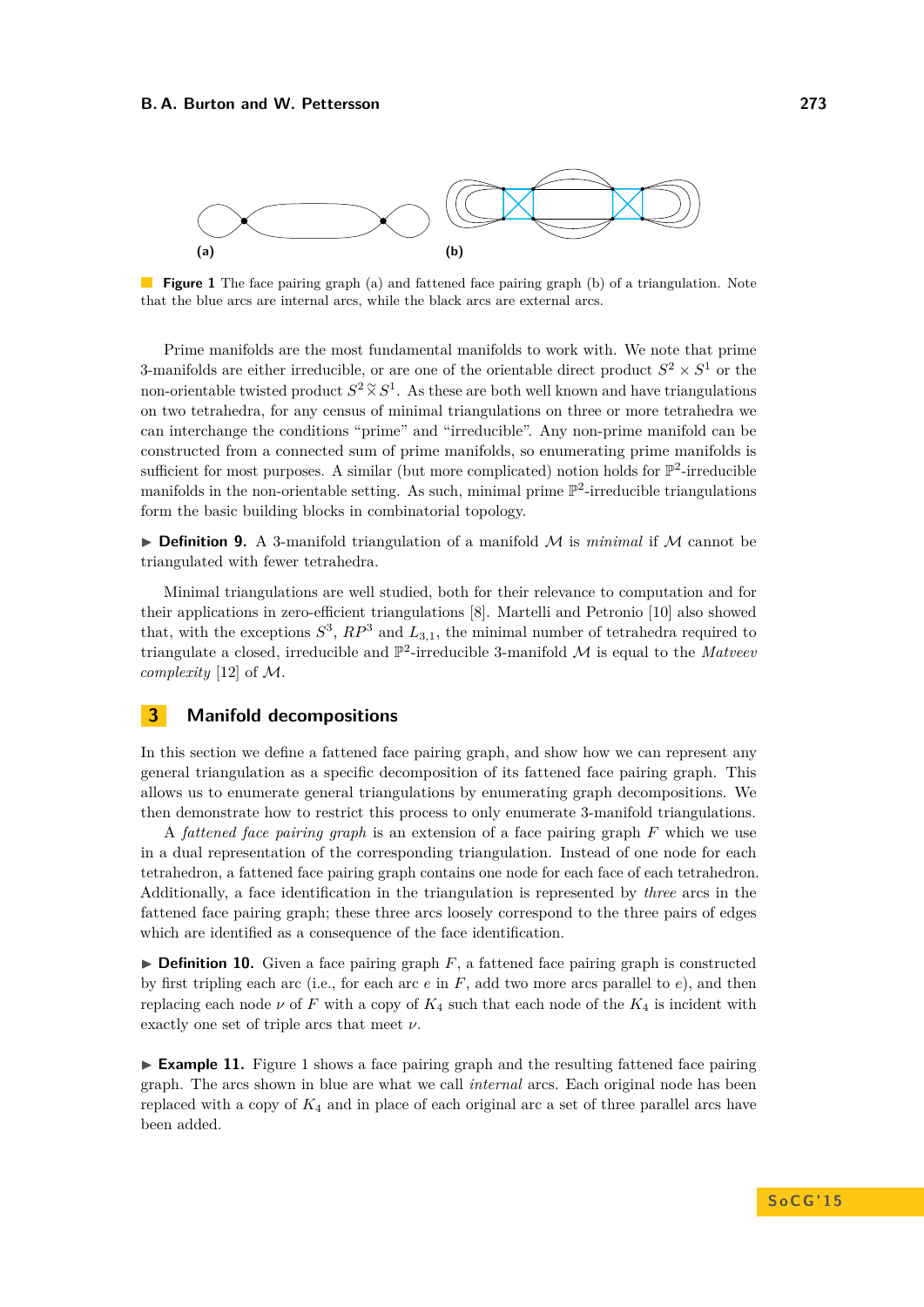We will refer to the arcs of each *K*<sup>4</sup> as *internal arcs*, and the remaining arcs (coming from the triple edges) as *external arcs*. As a visual aid we will draw internal arcs in blue. Each such  $K_4$  represents a tetrahedron in the associated triangulation, and as such we will say that a fattened face pairing graph has *n* tetrahedra if it contains 4*n* nodes.

Triangulations are often labelled or indexed in some manner. Given any labelling of the tetrahedra and their vertices, we label the corresponding fattened face pairing graph as follows. For each tetrahedron *i* with faces *a*, *b*, *c* and *d*, we label the nodes of the corresponding *K*<sup>4</sup> in the fattened face pairing graph  $v_{i,a}$ ,  $v_{i,b}$ ,  $v_{i,c}$  and  $v_{i,d}$ , such that if face *a* of tetrahedron *i* is identified with face *b* of tetrahedron *j* then there are three parallel external arcs between  $v_{i,a}$  and  $v_{i,b}$ .

In such a labelling, the node  $v_{i,a}$  represents face  $a$  of tetrahedron  $i$ . Each internal arc  $\{v_{i,a}, v_{i,b}\}$  represents the unique edge common to faces *a* and *b* of tetrahedron *i*. Each external arc  $\{v_{i,a}, v_{i,b}\}$  represents one of the three pairs of edges of tetrahedra which become identified as a result of identifying face *a* of tetrahedron *i* with face *b* of tetrahedron *j*. Note that the arc only represents the pair of edges being identified, and does not indicate the orientation of said identification.

We now define *ordered decompositions* of fattened face pairing graphs. Later, we show that there is a natural correspondence between such a decomposition and a general triangulation, and we show exactly how the 3-manifold constraints on general triangulations (see Lemma [4\)](#page-2-0) can be translated to constraints on these decompositions. There is also a natural relationship between such decompositions and *spines* of 3-manifolds, as used by Matveev and others [\[12\]](#page-14-7); we touch on this relationship again later in this section.

 $\triangleright$  **Definition 12.** An *ordered decomposition* of a fattened face pairing graph  $F = (E, V)$  is a set of closed walks  $\{P_1, P_2, \ldots, P_n\}$  such that:

- ${P_1, P_2, \ldots, P_n}$  partition the arc set *E*;
- $P_i$  is a closed walk of even length for each  $i$ ; and
- if arc  $e_{i+1}$  immediately follows arc  $e_i$  in one of the walks then exactly one of  $e_i$  or  $e_{i+1}$ is an internal arc.

An ordered decomposition of a fattened face pairing graph exactly describes a general triangulation. We outline this idea here by showing how three parallel external arcs can represent an identification of faces. Complete technical details are given in in the full version of this paper.

Since the ordered decomposition consists of closed walks of alternating internal and external arcs, the decomposition pairs up the six arcs exiting each node so that each external arc is paired with exactly one internal arc. To help visualise this, we can draw such nodes as larger ellipses, with three external arcs and three internal arcs entering the ellipse, as in Figure [2.](#page-5-0) Each external arc meets exactly one internal arc inside this ellipse. This only represents how such arcs are paired up in a given decomposition – the node is still incident with all six arcs. We also see in Figure [2](#page-5-0) that the fattened face pairing graph can always be drawn such that any "crossings" of arcs only occur between external arcs. Such crossings are simply artefacts of how the fattened face pairing graph is drawn in the plane, and in no way represent any sort of underlying topological twist.

Figure [3](#page-5-1) shows a partial drawing of an ordered decomposition of a fattened face pairing graph. In this, we see a set of three parallel external arcs between nodes  $v_{1,d}$  and  $v_{2,h}$ . This tells us that face *d* of tetrahedron 1 is identified with face *h* of tetrahedron 2. Additionally, we see that one of the external arcs connects internal arc  $\{v_{1,c}, v_{1,d}\}$  with internal arc  $\{v_{2,g}, v_{2,h}\}.$ This tells us that edge *ab* of tetrahedron 1 (represented by  $\{v_{1,c}, v_{1,d}\}$ ) is identified with edge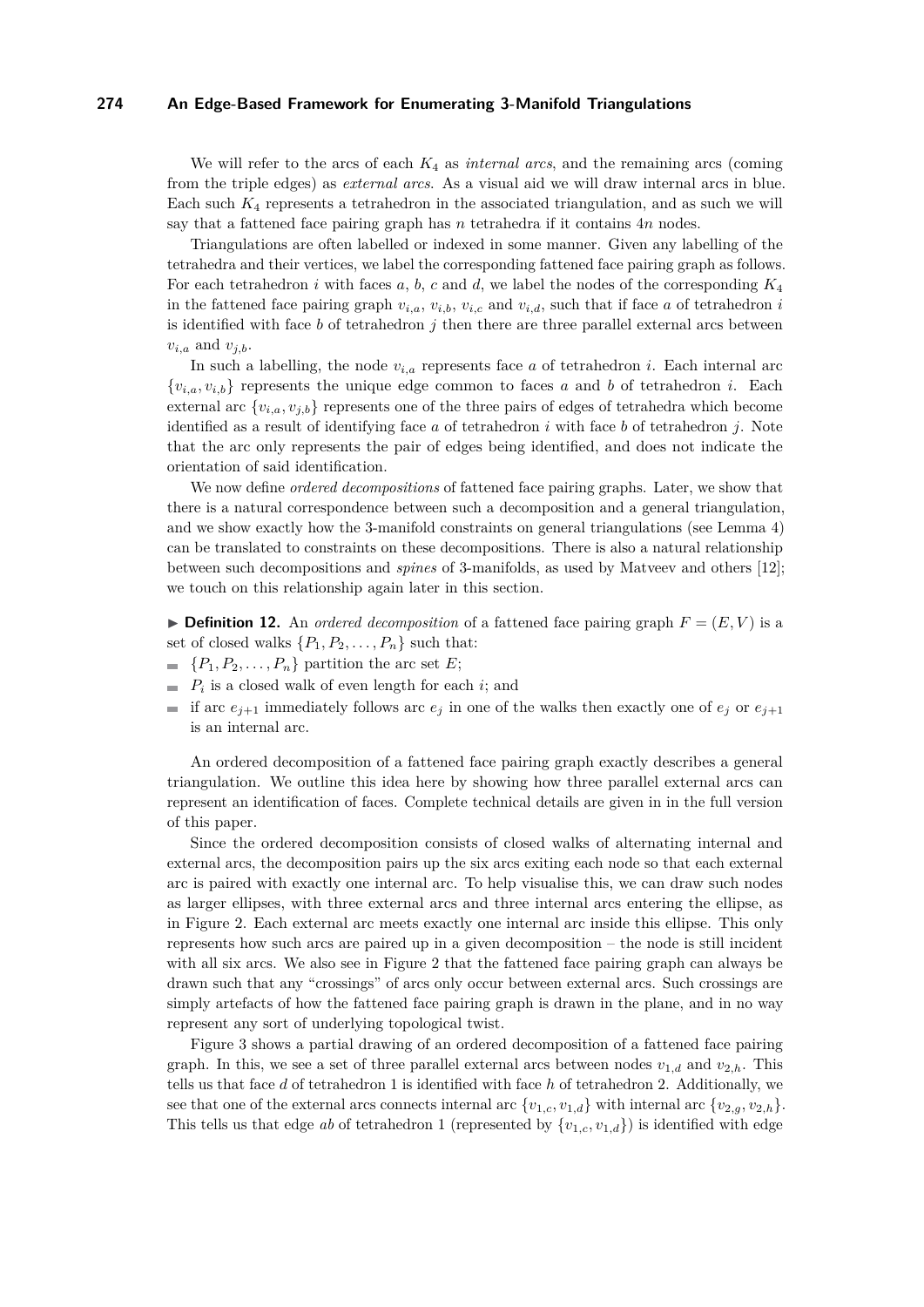

<span id="page-5-1"></span><span id="page-5-0"></span>**Figure 2** Two close up views of a node of a fattened face pairing graph with the same pairing of arcs. The node itself is represented by the grey ellipse, and all six arcs are incident upon this node. Note how both figures show the same pairing of edges, the only difference is where the "crossing" occurs.



**Figure 3** A partial drawing of a fattened face pairing graph.

*ef* of tetrahedron 2 (represented by  $\{v_{2,q}, v_{2,h}\}\)$ . Since we know that face *abc* is identified with face *efg* modulo a possible reflection and/or rotation, this tells us that vertex *c* is identified with vertex *g* in this face identification. We can repeat this process for the other paired arcs to see that vertex *a* is identified with vertex *e* and vertex *b* is identified with vertex *f*. The resulting identification is therefore  $abc \leftrightarrow e\bar{e}q$ .

Repeating this for each set of three parallel external arcs gives the required triangulation. The process is easily reversed to obtain an ordered decomposition from a general triangulation. Complete constructions for both processes are given in the full version of this paper.

Recall that deg(*e*) is the number of edges of tetrahedra identified together to form edge *e* in the triangulation. The following corollary follows immediately from the constructions.

<span id="page-5-3"></span> $\triangleright$  **Corollary 13.** *Given an ordered decomposition*  $\{P_1, \ldots, P_t\}$ *, each walk*  $P_i$  *corresponds to exactly one edge e in the corresponding general triangulation. In addition,*  $|P_i| = 2 \deg(e)$ .

Recall that in a 3-manifold triangulation, no edge may be identified with itself in reverse. In a triangulation one may check this by considering a ring of tetrahedra around some edge. By tracking face identifications through the tetrahedra in the ring, one can determine if the central edge is identified with itself in reverse. The following definition combined with Lemma [15](#page-6-0) achieves the same result in our new framework.

<span id="page-5-2"></span> $\triangleright$  **Definition 14.** Given an ordered decomposition  $\mathcal{P} = \{P_1, P_2, \ldots, P_t\}$ , we can *mark* a walk *P<sup>x</sup>* as follows.

Pick an external arc *e<sup>s</sup>* from *Px*. Arbitrarily pick an external arc *e<sup>S</sup>* parallel to *es*, and mark  $e_S$  as being "above"  $e_s$ . Then let  $e_a = e_s$  and  $e_A = e_S$  and continue as follows (see Figure [4](#page-6-1) for a diagram of the construction):

- Let  $e_b$  be the next external arc in  $P_x$  after  $e_a$ .  $\blacksquare$
- The internal arc preceding  $e_b$  joins two nodes. Call these nodes *i* and *j*, such that  $e_b$  is  $\blacksquare$ incident on *j*.
- Some external arc *e<sup>A</sup>* incident on *i* must be marked as "above" *ea*. Find the closed walk  $\mathbf{r}$ which  $e_A$  belongs to. In this closed walk there must exist some internal arc which either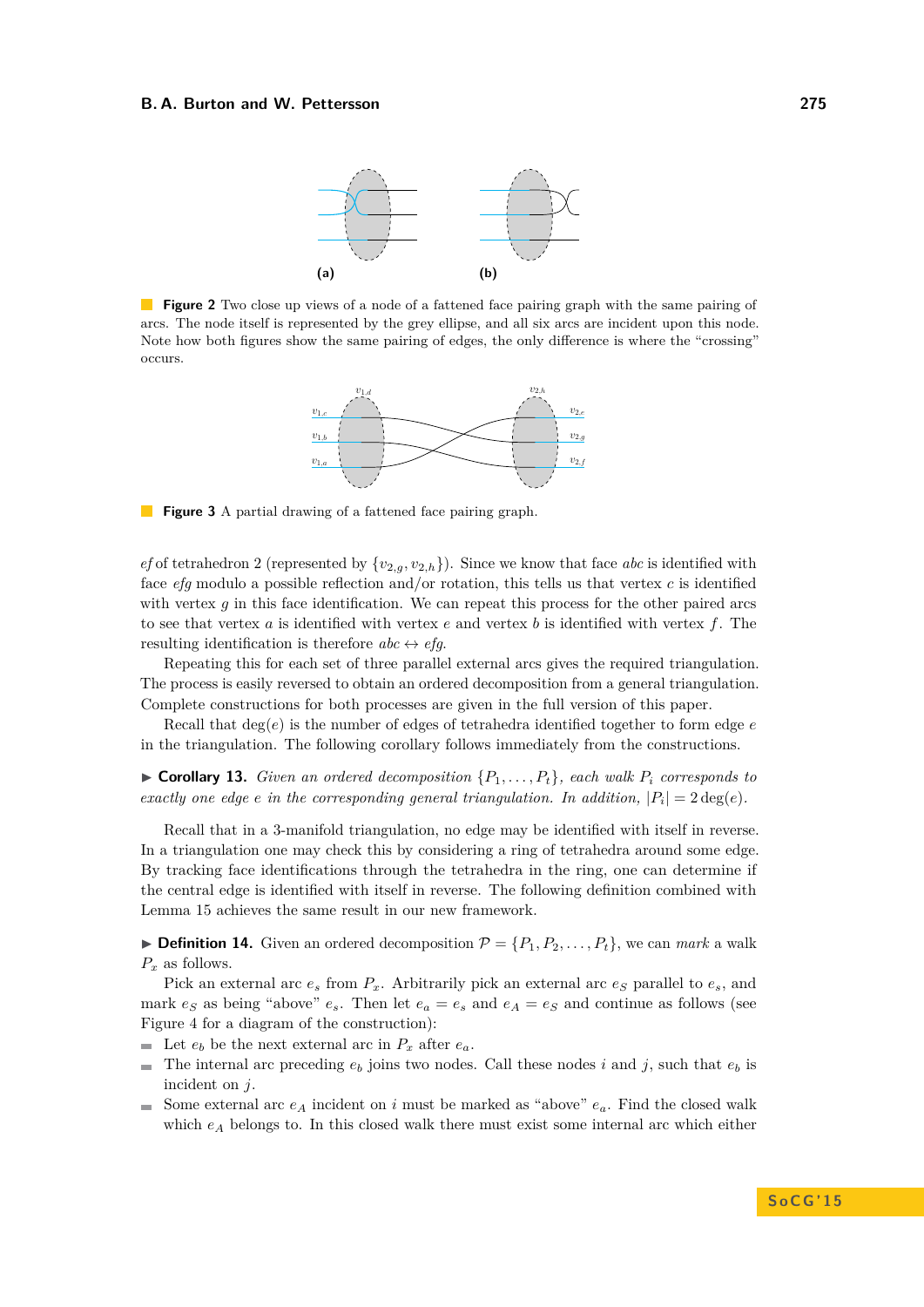<span id="page-6-1"></span>

**Figure 4** The process used to mark edges as per Definition [14.](#page-5-2) The dot-dashed arcs are the ones marked as "above". Recall that the ellipses are whole nodes, the insides of which denote how internal and external arcs are paired up in the decomposition.

immediately precedes or follows  $e_A$  through node *i*. Call this internal arc  $e_B$ . Note that the walk containing these two arcs need not be, and often is not,  $P_x$ . Arc  $e_B$  must be incident to *i*, and some other node which we shall call *k*.

- $\equiv$ Find the internal arc *e<sup>C</sup>* between nodes *k* and *j*, and find the walk *P<sup>y</sup>* that it belongs to. In this walk, one of the arcs parallel to  $e_b$  must either immediately precede or follow  $e_C$ and be incident upon node *j*. Call this arc  $e_D$ .
- If  $e_b = e_s$ , and  $e_D$  is already marked as being above  $e_b$ , we terminate the marking process.
- Otherwise, mark the arc  $e_D$  as being above  $e_b$  and repeat the above steps, now using  $e_b$ in place of  $e_a$ , and using  $e_D$  in place of  $e_A$ .

Note that this process of marking specifically marks one arc as being "above" another. It does not mark arcs as being "above" in general.

To visualise this definition in terms of the decomposition, see Figure [4.](#page-6-1) The arcs *e<sup>a</sup>* and *e<sup>b</sup>* are part of a closed walk, and we are marking the edges "above" this walk. Arc *e<sup>A</sup>* was arbitrarily chosen. Arc  $e_B$  follows  $e_A$ , and then we find  $e_C$  as the arc sharing one node with  $e_B$  and one with  $e_b$ . From  $e_C$  we can find and mark  $e_D$ .

In brief, the walks containing  $e_A$  and  $e_D$  represent edges of tetrahedra in the triangulation that share triangles with the common edge represented by  $P_x$ , and which both sit "above" this common edge (assuming some up/down orientation). Both  $e_B$  and  $e_C$  are internal arcs of the same tetrahedron and share a common node *k*, so we know that both these internal arcs represent edges of the same tetrahedron which share a common face *k*. The external arcs  $e_A$  and  $e_D$  represent identifications of  $e_B$  and  $e_C$  respectively with edges of (typically different) adjacent tetrahedra.

<span id="page-6-0"></span>**I Lemma 15.** Take an ordered decomposition containing a walk  $P_x$  with arcs marked *according to Definition [14,](#page-5-2) and consider the corresponding triangulation. Then the edge of the triangulation represented by*  $P_x$  *is identified to itself in reverse if and only if there exists some external arc e* in  $P_x$  *that has two distinct external arcs both marked as "above" <i>e*.

Essentially, this condition indicates that the marking procedure cycles through the entire walk twice (marking two parallel arcs as "above" each arc of the walk), as opposed to once (marking only one arc as "above" each arc of the walk). The proof of this lemma is routine, and is given in full in the complete version of this paper.

If a walk  $P_x$  in an ordered decomposition can be marked according to Definition [14](#page-5-2) such that each external arc  $e$  in  $P_x$  has exactly one other external arc marked as "above"  $e$ , we say that this walk is *non-reversing*.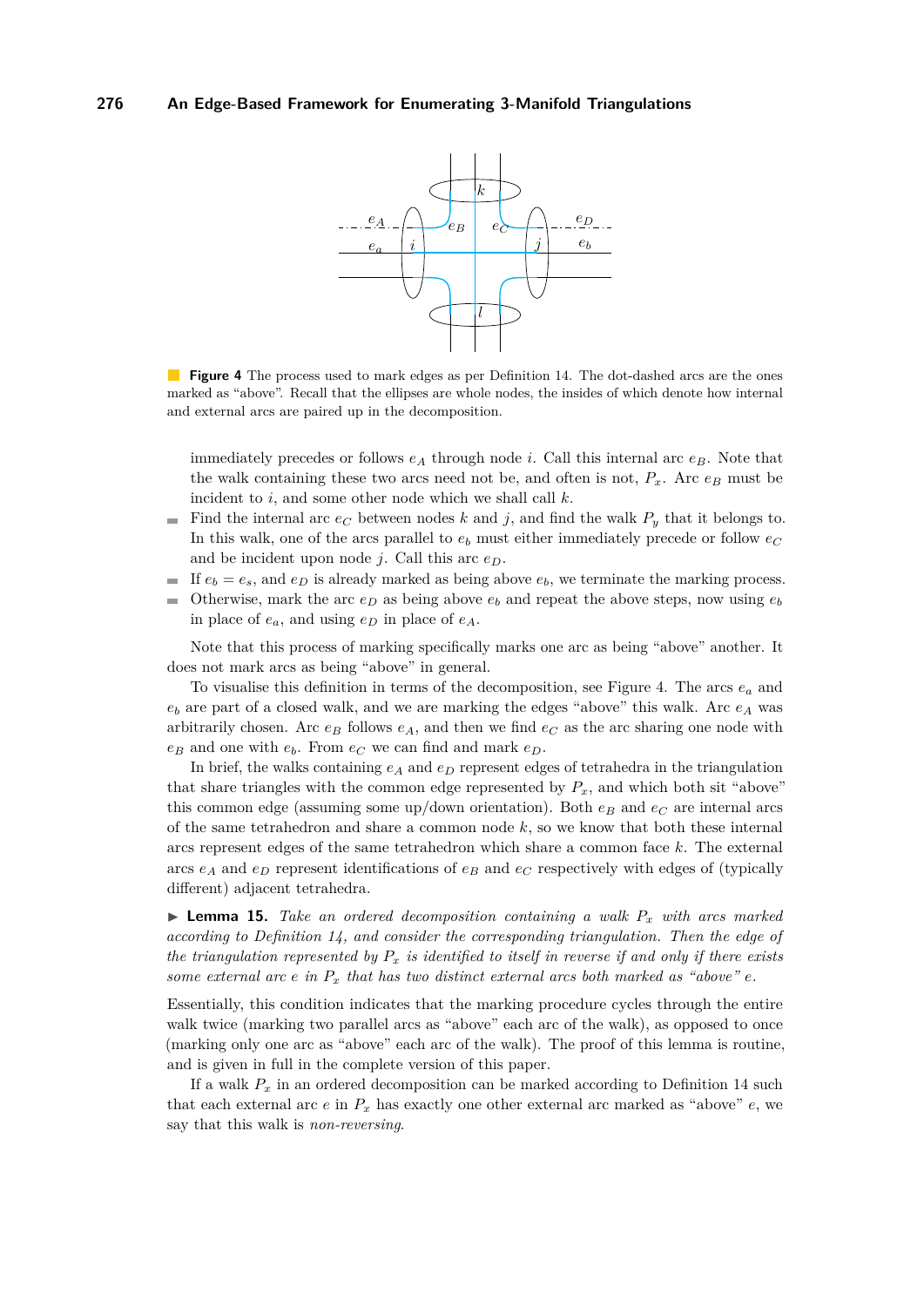<span id="page-7-1"></span>▶ **Definition 16.** A *manifold decomposition* is an ordered decomposition of a fattened face pairing graph satisfying all of the following conditions.

- The ordered decomposition contains  $n + 1$  closed walks.  $\overline{a}$
- The fattened face pairing graph contains 4*n* nodes.
- Each walk is non-reversing.  $\mathbf{r}$
- The associated manifold triangulation contains exactly 1 vertex.  $\blacksquare$

 $\triangleright$  **Theorem 17.** *Up to relabelling, there is a one-to-one correspondence between manifold decompositions of connected fattened face pairing graphs and 1-vertex 3-manifold triangulations.*

**Proof.** Earlier in this section we described the correspondence between general triangulations and ordered decompositions. All that remains is to show that the extra properties of a manifold decomposition force the corresponding triangulation to be a 3-manifold triangulation. Since the decomposition contains  $n+1$  walks, Corollary [13](#page-5-3) tells us the triangulation has  $n+1$  edges. Additionally, each tetrahedron corresponds to four nodes in the fattened face pairing graph, so the triangulation has *n* tetrahedra and thus by Lemma [5](#page-2-1) we see that the link of each vertex is homeomorphic to a 2-sphere. Each walk is non-reversing so Lemma [15](#page-6-0) says that no edge in the corresponding triangulation is identified with itself in reverse, and we have the required result.

We now define the notation used to express specific ordered decompositions. The notation is defined such that it can also be interpreted as a *spine code* (as used by Matveev's Manifold Recognizer [\[13\]](#page-14-15)), and that the spine generated from such a spine code is a dual representation of the same combinatorial object represented by the manifold decomposition. For more detail on spine codes, see [\[12\]](#page-14-7).

<span id="page-7-0"></span>▶ **Notation 18.** *Take an ordered decomposition of a fattened face pairing graph with* 4*n nodes, and label each set of three parallel external arcs with a distinct value taken from the set*  $\{1, \ldots, 2n\}$  *(so two external arcs receive the same label if and only if they are part of the same triple of parallel arcs). Assign an arbitrary orientation to each set of three parallel external arcs. For each walk in the ordered decomposition:*

- **1.** *Create an empty ordered list.*
- **2.** *Follow the external arcs in the walk.*
	- **a.** *If an external arc is traversed in a direction consistent with its orientation, add* +*i to the end of the corresponding ordered list.*
	- **b.** *If instead the arc in the walk is traversed in the reverse direction, add* −*i to the end of the list.*
	- **c.** *Continue until the first external arc in the walk is reached.*

Note that this notation only records the external arcs, and does not record any internal arcs in walks.

We can also reconstruct the face pairing graph (and therefore the fattened face pairing graph) from this notation (in particular, we can reconstruct the internal arcs). The method essentially uses the fact that each external arc represents some identification of two faces (and three parallel external arcs will represent the same identification of two faces), and so we can use the orientation of each arc to distinguish between the two faces in each identification and thereby build up the face pairing graph.

An implementation note: it is trivial, given a fattened face pairing graph and a "partial" ordered decomposition in which all the internal arcs are missing, to reconstruct the complete ordered decomposition. For the theoretical discussions in this paper we work with the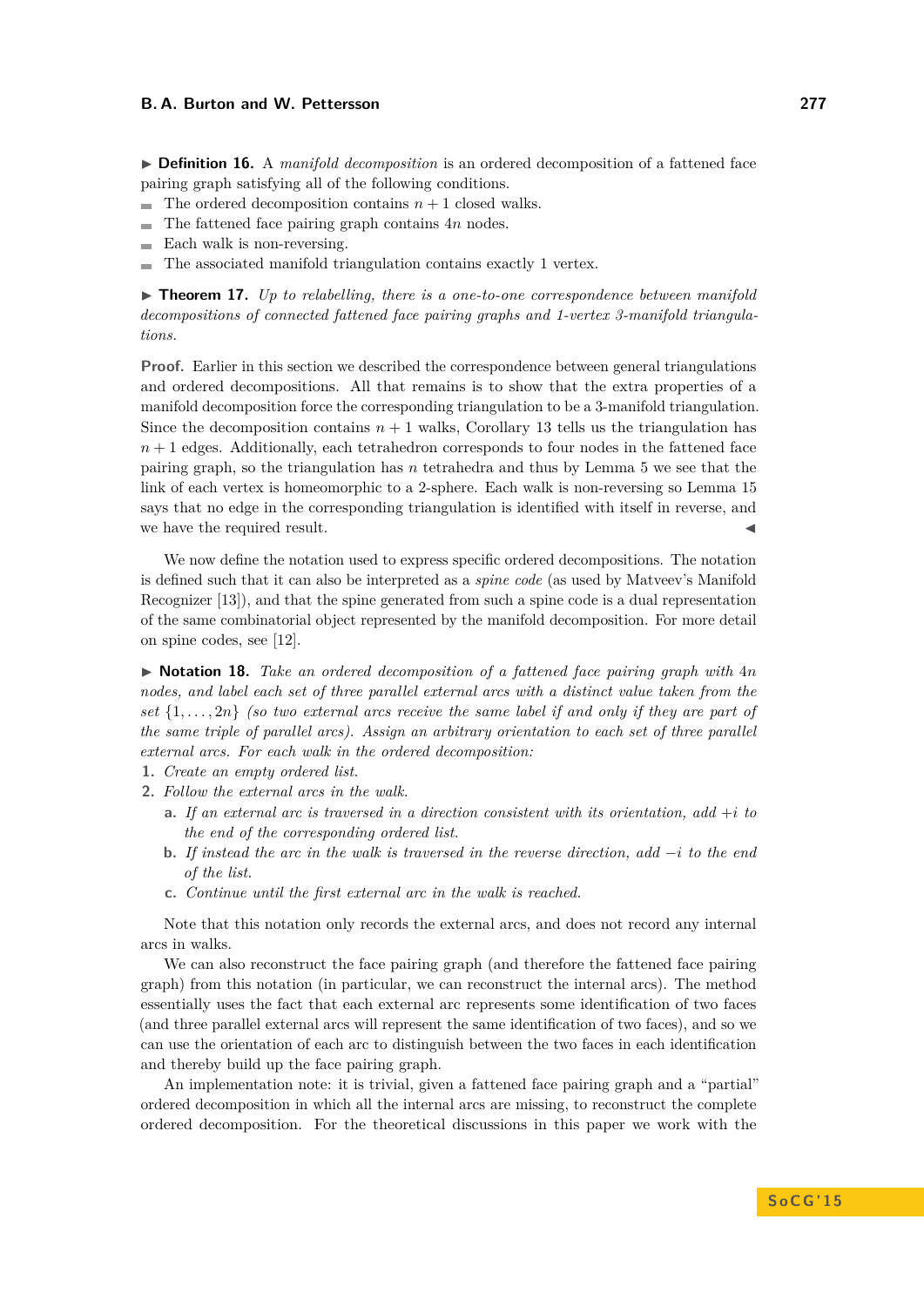full ordered decompositions, but in the implementation we only store the sequential list of external arcs as in Notation [18.](#page-7-0)

# <span id="page-8-1"></span>**4 Algorithm and improvements**

In this section we give various improvements that may be used when enumerating manifold decompositions (i.e., 3-manifold triangulations). These are based on known theoretical results in 3-manifold topology, combined with suitable data structures.

Enumeration algorithms [\[1,](#page-14-13) [2,](#page-14-10) [5,](#page-14-9) [9,](#page-14-6) [11,](#page-14-5) [12\]](#page-14-7) in 3-manifold topology often focus on closed, minimal, irreducible and  $\mathbb{P}^2$ -irreducible 3-manifold triangulations. These properties were all defined in Section [2.](#page-1-0) For brevity, we say that a triangulation (or manifold decomposition) has such a property if and only if the underlying manifold has the property. In both this section and Section [5,](#page-11-0) we will restrict our algorithm to this same setting. This highlights the usefulness of our algorithm, and allows us to demonstrate how existing results can be translated into our new framework.

Many existing algorithm implementations in the literature [\[5,](#page-14-9) [12\]](#page-14-7) build triangulations by identifying faces pairwise (or taking combinatorially equivalent steps, such as annotating edges of special spines [\[12\]](#page-14-7)). The algorithm we give here essentially constructs the neighbourhood of each *edge* of the triangulation one at a time. Therefore the search tree traversed by our new algorithm is significantly different than that traversed by other algorithms. This is highlighted experimentally by the results given in Section [5.](#page-11-0)

# **4.1 Algorithm**

The basis of our implementation is a simple backtracking approach to enumerate manifold decompositions. Walks are built up one arc at a time, and recursion ensures that every possible manifold decomposition is found. However, this approach is not tractable for any interesting values of *n*, and so we introduce the following improvements.

# **4.2 Limiting the size of walks**

The following results are taken from [\[1\]](#page-14-13), though in the orientable case similar results were known earlier by other authors [\[9,](#page-14-6) [12\]](#page-14-7).

 $\blacktriangleright$  **Lemma 19.** (2.1 in [\[1\]](#page-14-13)) *No closed minimal triangulation has an edge of degree three that belongs to three distinct tetrahedra.*

**► Lemma 20.** (2.3 and 2.4 in [\[1\]](#page-14-13)) *No closed minimal*  $\mathbb{P}^2$ -irreducible triangulation with  $\geq$  3 *tetrahedra contains an edge of degree* ≤ 2*.*

Given that the degree of an edge *e* of a triangulation is the number of tetrahedron edges which are identified to form *e*, these results translate to manifold decompositions as follows.

**► Corollary 21.** No closed minimal  $\mathbb{P}^2$ -irreducible manifold decomposition with  $\geq 3$  tetrahedra *contains a walk which itself contains less than three external arcs.*

<span id="page-8-0"></span>I **Corollary 22.** *No closed minimal manifold decomposition contains a walk which itself contains exactly three internal arcs representing edges on distinct tetrahedra (i.e., belonging to three distinct K*<sup>4</sup> *subgraphs).*

The above results are direct corollaries, as it is simple to translate the terms involved and the results are simple enough to implement in an algorithm. In the backtracking algorithm,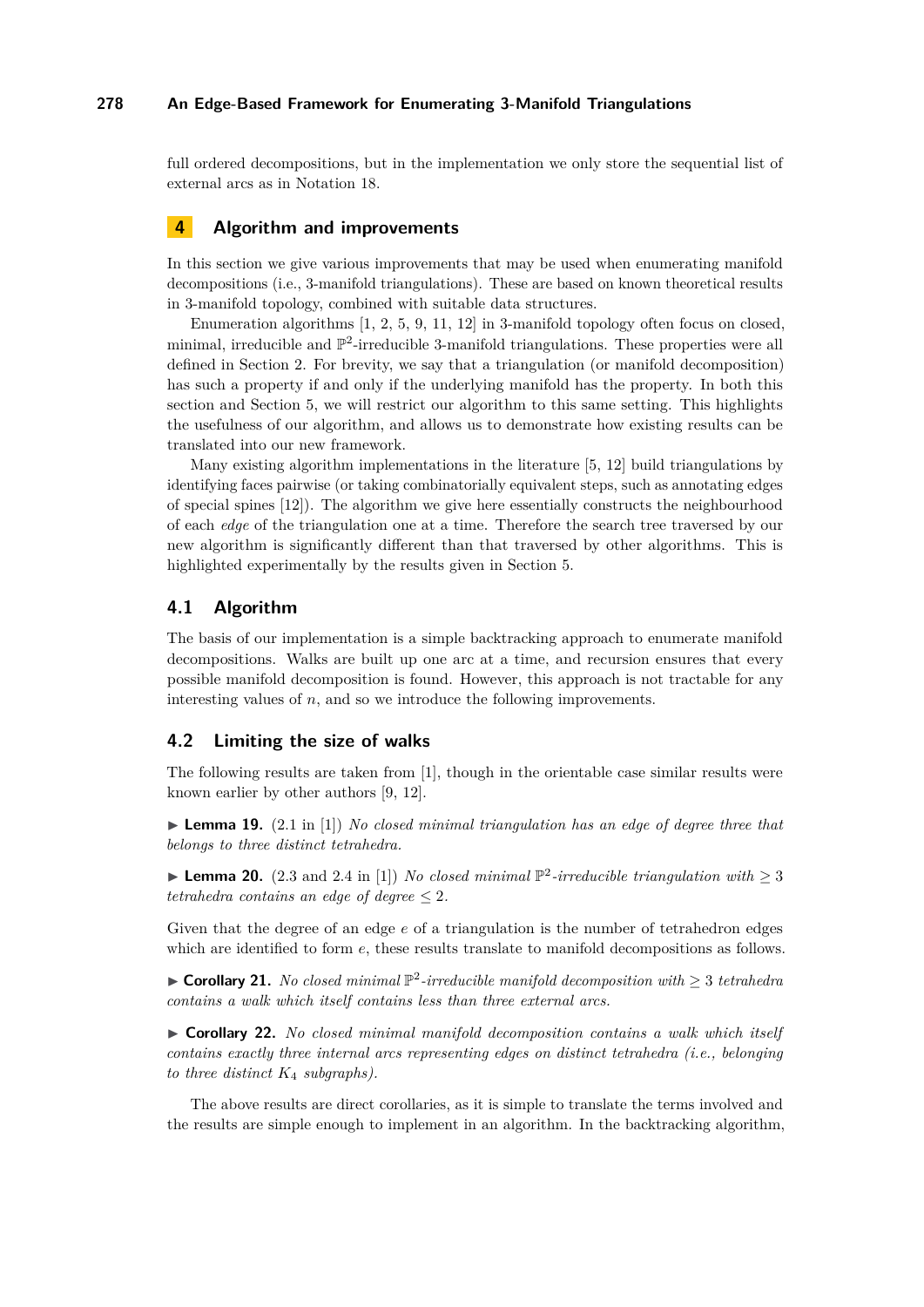

<span id="page-9-1"></span><span id="page-9-0"></span>**Figure 5** The only possible walk containing 3 internal arcs not all from distinct tetrahedra in a fattened face pairing graph on more than 1 tetrahedron. Only the external arcs used in the walk are shown, other external arcs are not shown.



**Figure 6** A one-face cone formed by identifying the two marked edges.

this means we can implement a check on the number of arcs in a walk before adding the walk to the decomposition. This is implementable as a constant time check if the length of the current partial walk is stored.

Additionally, for a census of 1-vertex triangulations on *n* tetrahedra, a manifold decomposition must contain exactly  $n+1$  walks. If the algorithm has completed k walks, then there are  $n + 1 - k$  walks left to complete. We use this idea in the following improvement.

By Corollary [22](#page-8-0) a closed walk in a manifold decomposition which contains three internal arcs must contain two internal arcs belonging to the same *K*4, as in Figure [5.](#page-9-0) We modify our algorithm to enumerate all such closed walks first. Each such walk is either present or absent in any manifold decomposition. For each possible combination of such walks, we fix said walks and then run the search on the remaining arcs. All other walks must now contain at least four external arcs, so during the census on *n* tetrahedra if the algorithm has completed *k* walks and there are less than  $4(n+1-k)$  unused external arcs we know that the partial decomposition cannot be completed to a 1-vertex manifold decomposition.

<span id="page-9-2"></span>**Improvement 23.** For each  $K_4$  in the given graph, determine if two of its internal arcs *can be used together in a walk containing exactly three internal arcs. If this is possible, add said walk to the set S. Then, for each subset*  $s \subseteq S$ *, use s as a starting set of walks and attempt to complete the ordered decomposition. If during the enumeration process k walks have been completed and there are less than*  $4(n+1-k)$  *unused external arcs, prune the search tree at this point.*

# **4.3 Avoiding cone faces**

For some properties of minimal triangulations, it is not clear that the corresponding tests can be implemented cheaply. Here, we identify further results from the literature that enable fast implementations in our setting. The following was shown in [\[1\]](#page-14-13).

**Lemma 24.** (2.8 in [\[1\]](#page-14-13)) Let T be a closed minimal  $\mathbb{P}^2$ -irreducible triangulation containing ≥ 3 *tetrahedra. Then no single face of T has two of its edges identified to form a cone as illustrated in Figure [6.](#page-9-1)*

For manifold decompositions, our translation of this result also requires the underlying manifold to be orientable in order to give a fast algorithmic test.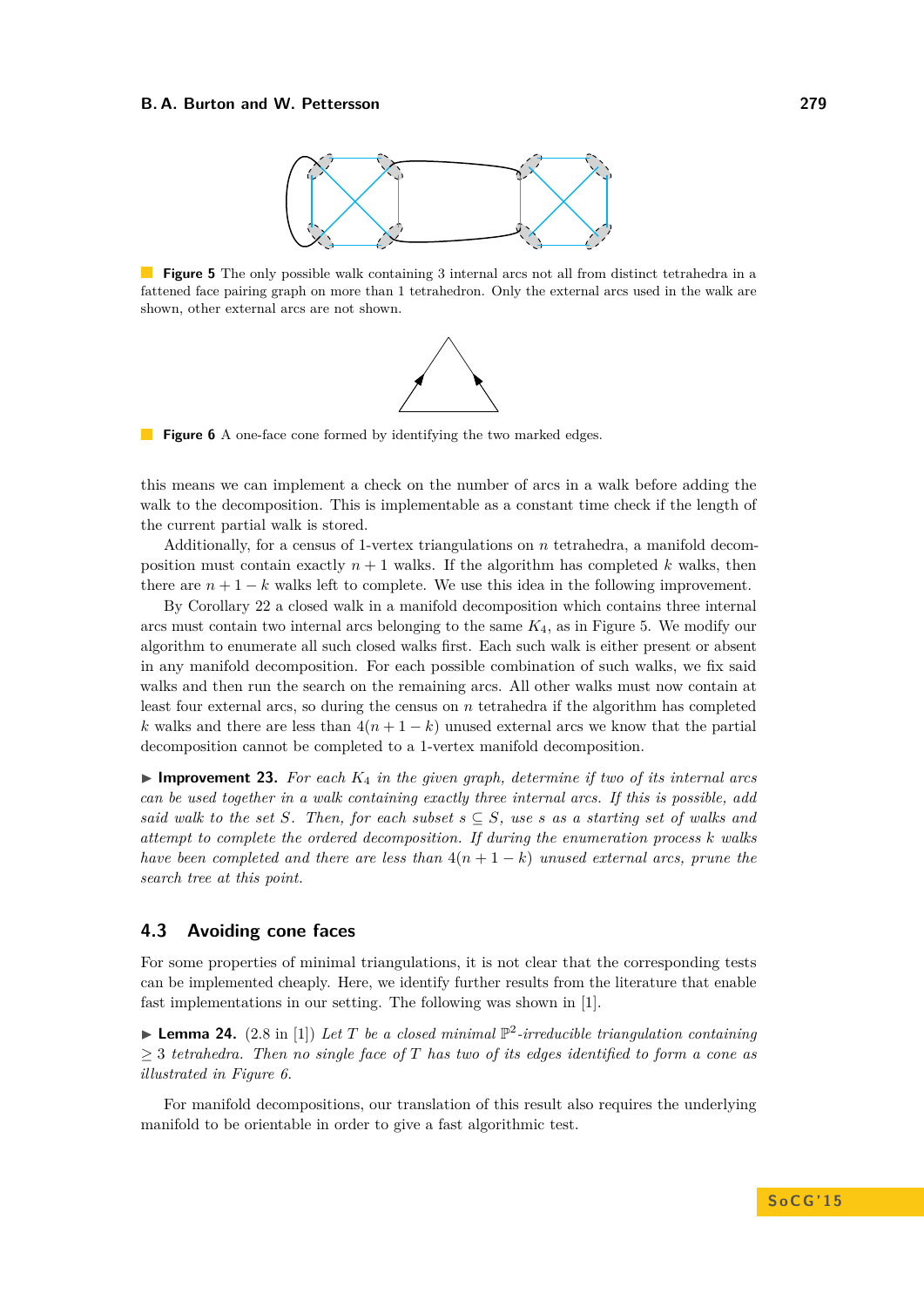<span id="page-10-0"></span>

Figure 7 The depicted walk cannot occur in a closed minimal  $\mathbb{P}^2$ -irreducible orientable manifold decomposition as external arcs *e*<sup>1</sup> and *e*<sup>2</sup> are used in opposite directions. The dotted lines indicates the walk continues through undrawn parts of the fattened face pairing graph.

▶ Lemma 25. Let D be a closed minimal  $\mathbb{P}^2$ -irreducible manifold decomposition of an *orientable manifold containing*  $\geq$  3 *tetrahedra. Then no walk of D can use two parallel external arcs in opposite directions (as seen in Figure [7\)](#page-10-0).*

A complete proof appears in the full version of this paper. The proof assigns orientations to corresponding tetrahedra, and then tracks orientations of the edges of tetrahedra to show that if a one-face cone is present then an edge must be identified with itself in reverse. This result leads to the following.

<span id="page-10-2"></span>I **Improvement 26.** *When enumerating* orientable *manifold decompositions, if an external arc e is to be added to some walk W, and e is parallel to another external arc e* <sup>0</sup> *which itself is in*  $W$ *, check whether*  $e$  *and*  $e'$  *will be used in opposite directions. If so, do not use*  $e$  *at this point; instead backtrack and prune the search tree.*

## **4.4 One vertex tests**

Definition [16](#page-7-1) requires that the associated manifold only have one vertex. We test this by tracking properties of the vertex links as the manifold decomposition (i.e., triangulation) is built up. Specifically, while the manifold decomposition is still being constructed, no vertex link may be a closed surface.

<span id="page-10-1"></span>▶ Improvement 27. When building up a manifold decomposition, track how many "frontier *edges" remain around each vertex link. If any vertex links are closed off before the manifold decomposition is completed, backtrack and prune the current subtree of the search space.*

The number of frontier edges of each vertex link, as well as which vertex links are identified together, are tracked via a union-find data structure. The data structure is slightly tweaked to allow back tracking (see [\[2\]](#page-14-10) for details), storing the number of frontier edges at each node. For more details on the union-find algorithm in general, see [\[15\]](#page-14-16).

# **4.5 Canonicity and Automorphisms**

When running a search, many equivalent manifold decompositions will be found. These decompositions may differ in the order of the walks found, or two walks might have different starting arcs or directions. For example, the two walks  $(a, b, c)$  and  $(-b, -a, -c)$  are equivalent. The second starts on a different arc, and traverses the walk backwards, but neither of these change the manifold decomposition. Additionally, the underlying face pairing graph often has non-trivial automorphism group.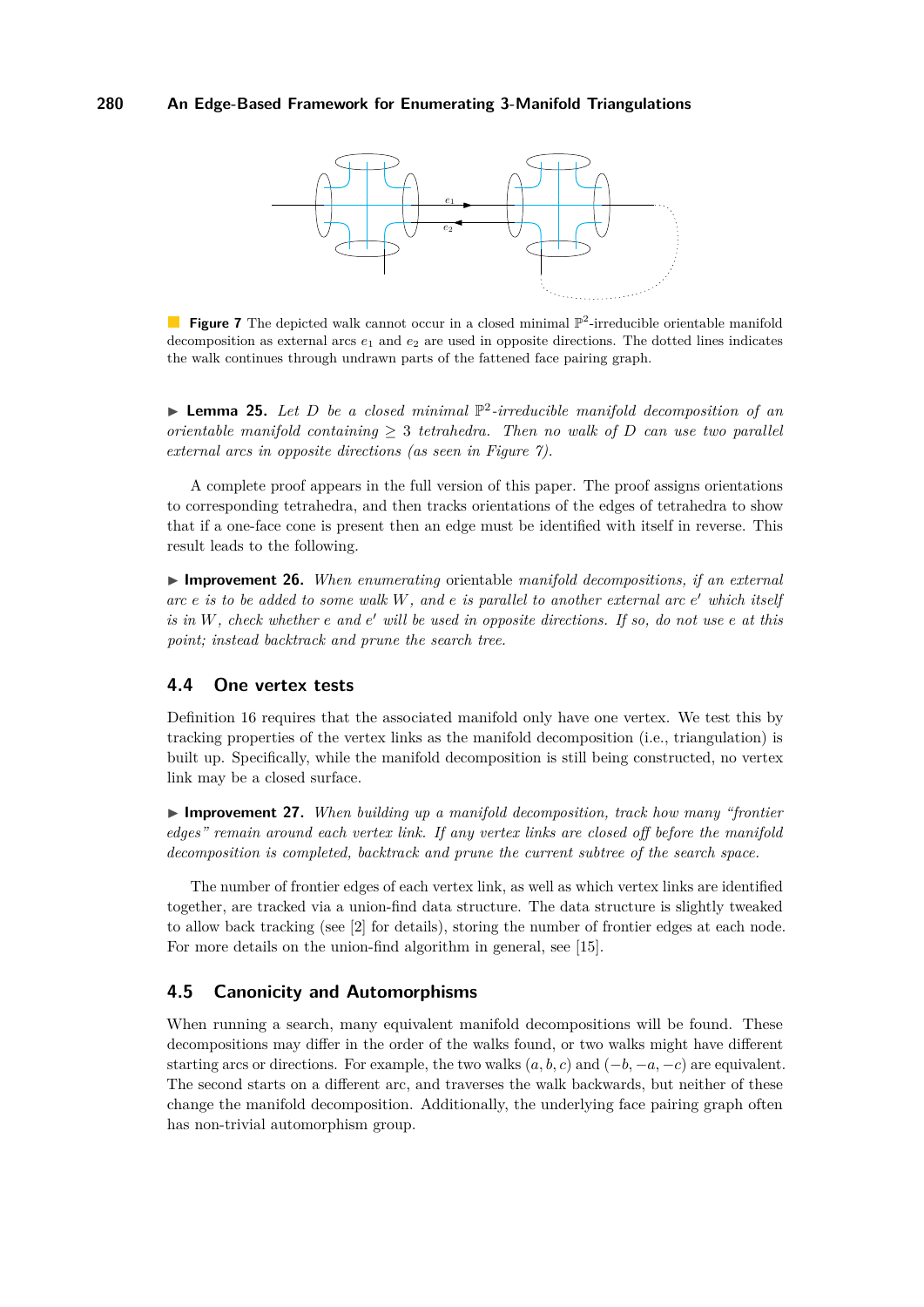To eliminate such duplication, we only search for *canonical* manifold decompositions. We use the obvious definition for a canonical walk (lowest-index arc is written first and is used in the positive direction).

There are two points in the algorithm where we might test for canonical decompositions.

<span id="page-11-2"></span> $\triangleright$  **Improvement 28.** *Every time an external arc is added to a walk, check if the current decomposition is canonical. If not, disregard this choice of arc and prune the search tree.*

<span id="page-11-1"></span>► **Improvement 29.** *Every time a walk is completed, check if the current decomposition is canonical. If not, disregard this choice of arc and prune the search tree.*

Unfortunately, checking if a (possibly partial) decomposition is canonical is not computationally cheap. Experimental results showed that using Improvement [29](#page-11-1) was significantly faster than using Improvement [28](#page-11-2) as fewer checks for canonicity were made.

# <span id="page-11-0"></span>**5 Results and Timing**

In this section we detail the results from testing the algorithm. We test the manifold decomposition algorithm and its improvements from Section [4](#page-8-1) against the existing implementation in *Regina*. Our algorithm (and indeed all known enumeration algorithms) are exponential in the number of nodes on a given graph. As a result, testing is limited to graphs of at most 10 nodes. Recall also that we are testing the enumeration of closed, minimal, irreducible and  $\mathbb{P}^2$ -irreducible 3-manifold triangulations.

*Regina* is a suite of topological software and includes state of the art algorithms for census enumerations in various settings, including non-orientable and hyperbolic manifolds [\[3,](#page-14-11) [4\]](#page-14-2). *Regina* and its source code are freely available, which facilitates comparable implementations and fair testing. *Regina* also filters out invalid triangulations as a final stage, which allows us to test the efficiency of our various improvements by enabling or disabling them independently. Like other census algorithms in the literature, *Regina* builds triangulations using the traditional framework by identifying faces two at a time.

In testing, we measure time to begin when either algorithm is given some textual representation of a face pairing graph, and ending when all triangulations are found. That is, testing times include the calculation of automorphisms (for both *Regina* and our new algorithms), as well as the construction of the fattened face pairing graph.

We find that while *Regina* outperforms our new algorithms overall, there are non-trivial subcases for which our algorithm runs an order of magnitude faster. Importantly, in a typical census on 10 tetrahedra, *Regina* spends almost half of its running time on precisely these subcases. This shows that our new algorithm has an important role to play: it complements the existing framework by providing a means to remove some of its most severe bottlenecks. Section [5.2](#page-13-0) discusses these cases in more detail.

These observations are, however, in retrospect: what we do not have is a clear indicator in advance for which algorithm will perform best for any given subcase.

Recall that a full census enumeration involves generating all 4-regular multigraphs, and then for each such graph *G*, enumerating triangulations with face pairing graph *G*. In earlier sections we only dealt with individual graphs, but for the tests here we ran each algorithm on all 4-regular multigraphs of a given order *n*.

In the following results, we use the term MD to denote our basic algorithm, using improvements [23,](#page-9-2) [27](#page-10-1) and [29.](#page-11-1) For enumerating orientable manifolds only, we also use Improvement [26](#page-10-2) and denote the corresponding algorithm as MD-o. Experimentation indicated that Improvement [27](#page-10-1) was computationally expensive, and so we also tested algorithm MD\*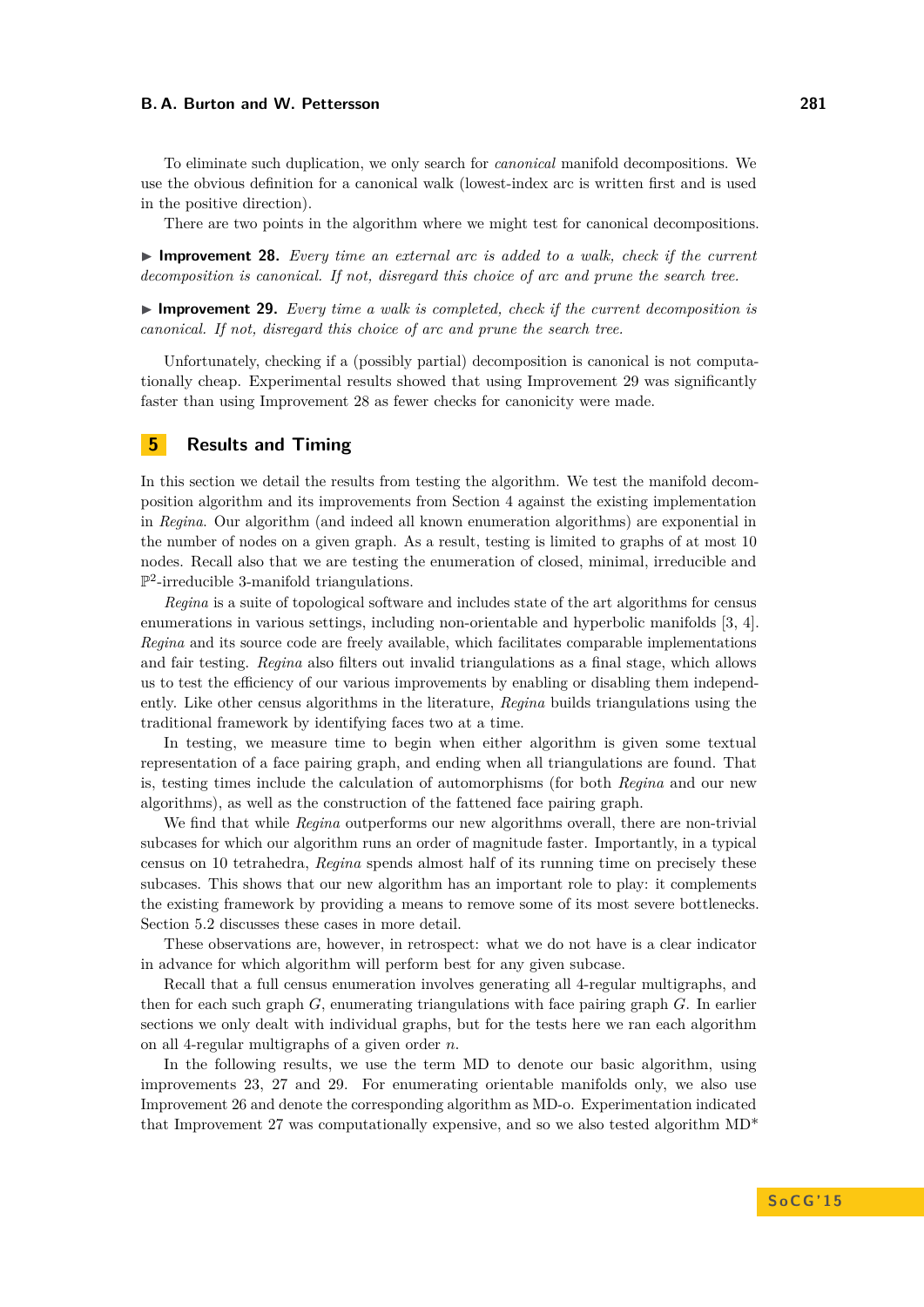<span id="page-12-0"></span>**Table 1** Running time of *Regina* and the manifold decomposition (MD) algorithms when searching for manifold decompositions on *n* tetrahedra.

| Regina<br>$\eta$ |        | МD      |  |
|------------------|--------|---------|--|
|                  | 29     | 80      |  |
| 8                | 491    | 2453    |  |
| 9                | 11288  | 79685   |  |
| 10               | 323530 | 3406211 |  |

**(a)** Running times (in seconds) for the general setting.

**(b)** Running times (in seconds) for the orientable setting

<span id="page-12-1"></span>

| $\boldsymbol{n}$ | Region | MD-0    |
|------------------|--------|---------|
|                  | < 1    | 25      |
| 8                | 147    | 535     |
| 9                | 3499   | 13 16 1 |
| 10               | 90969  | 430162  |

(using only Improvements [23](#page-9-2) and [29\)](#page-11-1) and algorithm MD\*-o (using Improvements [23](#page-9-2) [26](#page-10-2) and [29\)](#page-11-1). Note that these last two algorithms may find ordered decompositions which are not necessarily manifold decompositions, but we can easily filter these out once the enumeration is complete.

The algorithms were tested on a cluster of Intel Xeon L5520s running at 2.27GHz. Times given are total CPU time; that is, a measure of how long the test would take single-threaded on one core. The algorithms themselves, when run on all 4-regular multigraphs on *n* nodes, are trivially parallelisable which allows each census to complete much faster by taking advantage of available hardware.

We note that, as expected, the census results are consistent across both algorithms.

## **5.1 Aggregate tests**

In the general setting, where we allow orientable and non-orientable triangulations alike, Table [1a](#page-12-0) highlights that *Regina* outperforms MD when summed over all face pairing graphs. The difference seems to grow slightly as *n* increases, pointing to the possibility that more optimisations in this setting are possible.

We suspect that tracking the orientability of vertex links is giving *Regina* an advantage here (see [\[2\]](#page-14-10), Section 5). Tracking orientability is more difficult with ordered decompositions, as the walks are built up one at a time – each external arc represents an identification of edges, but does not specify the orientation of this identification. Thus orientability cannot be tested until at least two of any three parallel external arcs are used in walks.

We also compare MD-o to *Regina*, where we ask both algorithms to only search for orientable triangulations. Both algorithms run significantly faster than in the general setting (demonstrating that Improvement [26](#page-10-2) is a significant improvement). Table [1b](#page-12-1) shows that *Regina* outperforms MD-o roughly by a factor of four. This appears to be constant, and here we expect MD to be comparable to *Regina* after more careful optimisation (such as *Regina*'s own algorithm has enjoyed over the past 13 years [\[1,](#page-14-13) [2\]](#page-14-10)).

To test Improvement [27](#page-10-1) (the one-vertex test), we compare  $MD^*$  and  $MD^*$ -o against MD and MD-o respectively. The timing data in Tables [2b](#page-13-1) and [2a](#page-13-2) shows that  $MD^*$  and  $MD^*$ -o outperformed MD and MD-o, demonstrating that Improvement [27](#page-10-1) actually slows down the algorithm. We verified that Improvement [27](#page-10-1) is indeed discarding unwanted triangulations – the problem is that tracking the vertex links is too computationally expensive. Algorithms MD\* and MD\*-o instead enumerate these unwanted triangulations and test for one vertex after the fact, discarding multiple vertex triangulations after they have been explicitly constructed. The cost of this is included in the timing results, which confirms that such an "after the fact" verification process is indeed faster than the losses incurred by Improvement [27.](#page-10-1)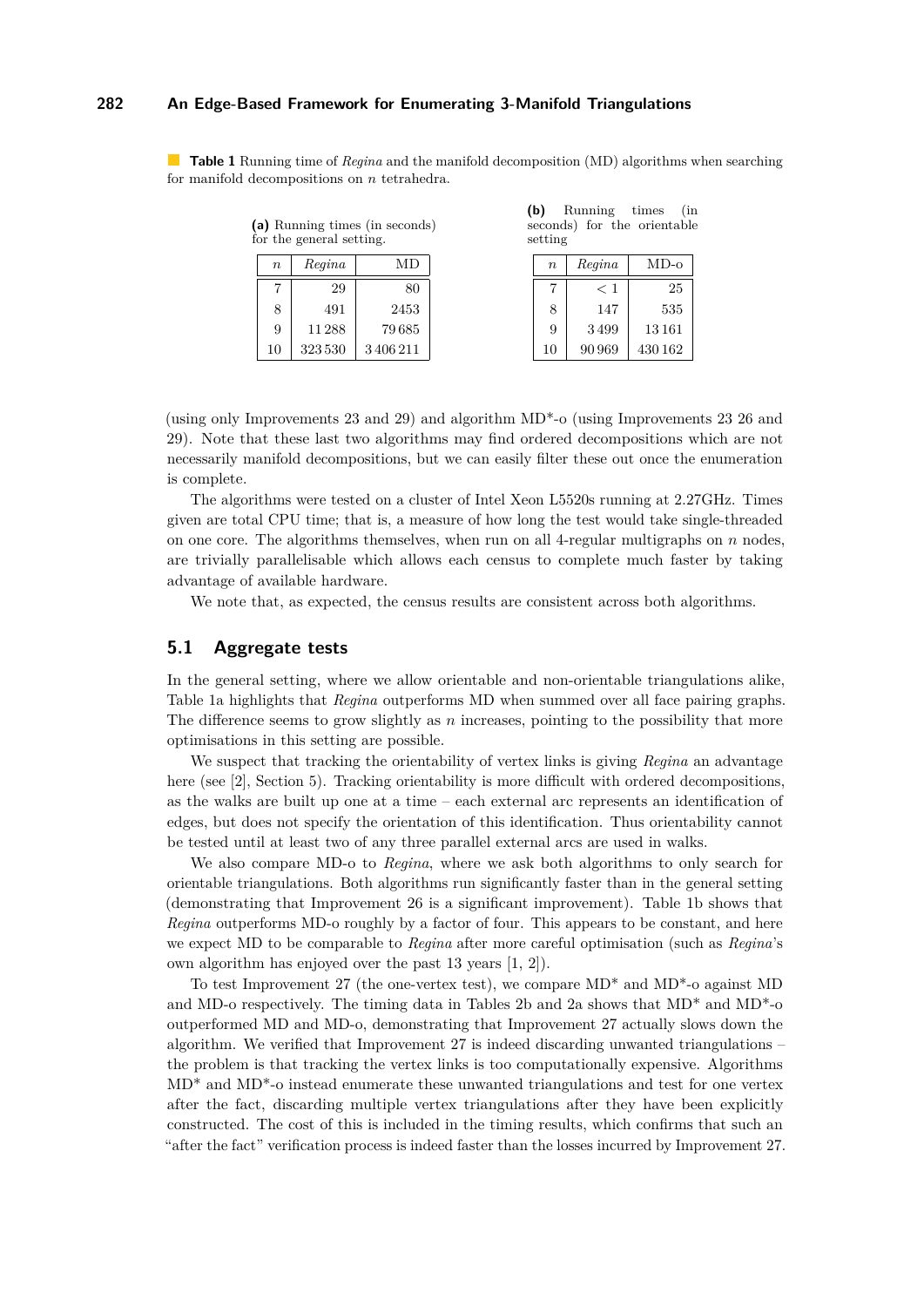<span id="page-13-2"></span>**Table 2** Running times of MD, MD\*, MD-o, MD\*-o when searching for manifold decompositions on *n* tetrahedra.

| $\,n$ | МD      | $MD*$   |
|-------|---------|---------|
|       | 80      | 71      |
| 8     | 2453    | 1875    |
| 9     | 79685   | 58743   |
| 10    | 3406211 | 1624025 |

**(a)** Running times (in seconds) for the general setting.

| (b) Running times (in       |  |  |
|-----------------------------|--|--|
| seconds) for the orientable |  |  |
| setting.                    |  |  |

<span id="page-13-1"></span>

| $\eta$ | MD-0    | MD*-o  |
|--------|---------|--------|
|        | 25      | 16     |
| 8      | 535     | 446    |
| 9      | 13 16 1 | 10753  |
| 10     | 430 162 | 291544 |

<span id="page-13-3"></span>**Table 3** Running time in seconds of MD<sup>∗</sup> and *Regina* on particular graphs on 10 nodes.

| Graph ID | Regina | $MD^*$ |
|----------|--------|--------|
| 48.308   | 2476   | 142    |
| 48083    | 2487   | 192    |
| 48288    | 2164   | 118    |
| 47332    | 2141   | 229    |
| 47333    | 2003   | 134    |
| 47520    | 2083   | 221    |
| 46914    | 2108   | 302    |

# <span id="page-13-0"></span>**5.2 Individual graph tests**

It is on individual (and often pathological) face pairing graphs that the new algorithm shines. Recall that the census enumeration problem requires running an enumeration algorithm on all connected 4-regular multigraphs of a given order. Table [3](#page-13-3) shows the running time of both *Regina* and MD\* on a cherry-picked sample of such graphs on 10 tetrahedra.

From these we can see that on some particular graphs, MD\* outperforms *Regina* by an order of magnitude. While these graphs were cherry-picked, they do display the shortfalls of *Regina*. There are 48432 4-regular multigraphs on 10 nodes, and it takes *Regina* 89.9 CPU-hours to complete this census. Of these 48432 graphs, 48242 are processed in under 300 seconds each. In contrast, it takes *Regina* 43.6 CPU-hours to process the remaining 190 graphs. This accounts for 48.5% of the running time of *Regina*'s census on 10 tetrahedra triangulations.

Running these "pathological" graphs through MD takes 12.1 CPU-hours, for a saving of 31.5 CPU-hours. This would reduce the running time of the complete census from 89 hours to 58 hours, a 35% improvement. With a priori knowledge of running times, passing each graph to the faster of either *Regina* or MD\* can give a 44% improvement in the running time of the complete census.

# **6 Discussion**

Although its performance is inconsistent, it is significant that our new framework performs an order of magnitude faster than existing algorithms on those subcases where existing algorithms struggle. If we had an effective heuristic that could determine which algorithm (*Regina* or MD\*) to use for any given a 4-valent graph, then this could speed up the census